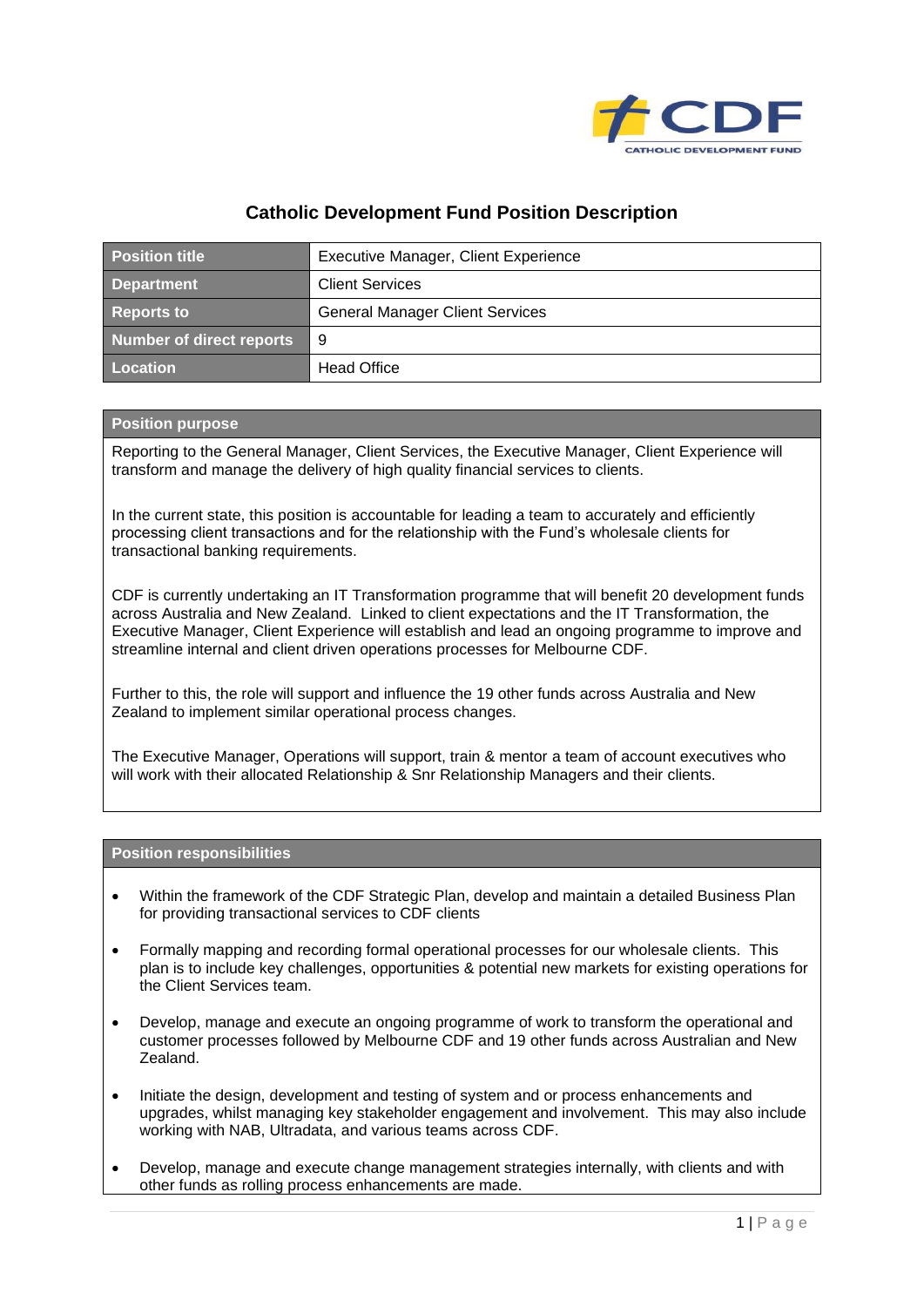

- Report on the status along with the implementation of the Business Plan at fortnightly Executive Management Meetings.
- Support the day to day Client Services work flow for the business including; daily work allocation, training & development of new skills and processes, supporting problem & conflict resolution, performance evaluation and the building of an effective and dynamic team.
- Mentor and develop a small team of Account Executives, including ensuring that they have been provided with up to date position descriptions, clarity on key performance indicators, management of HR related functions for the team (including Annual leave, RDO's, sick leave, long service leave, etc).
- Supporting and working in partnership with CDF Relationship & Snr Relationship Managers to deliver transaction services to CDF clients.
- Establish Service Level Agreements for managing workflows within the Client Services team. Monitor and report on performance relative to these SLAs

| <b>Position requirements</b> |                                                                                                                                                                                                                                                                                                                                                                                                                                                                                                                                                                                                                                                                                                                                                                                                                                                                                                                                                                                                                                                                                                                                                                                                                                             |  |
|------------------------------|---------------------------------------------------------------------------------------------------------------------------------------------------------------------------------------------------------------------------------------------------------------------------------------------------------------------------------------------------------------------------------------------------------------------------------------------------------------------------------------------------------------------------------------------------------------------------------------------------------------------------------------------------------------------------------------------------------------------------------------------------------------------------------------------------------------------------------------------------------------------------------------------------------------------------------------------------------------------------------------------------------------------------------------------------------------------------------------------------------------------------------------------------------------------------------------------------------------------------------------------|--|
| <b>Key Competencies</b>      | Focuses on the Client – Understands client needs in order to<br>$\bullet$<br>deliver simple and convenient solutions that are valued by the<br>client and commercial for CDF. Anticipates and responds to<br>evolving needs of client groups<br>Leads and Empowers - Sets clear direction, builds well balanced<br>$\bullet$<br>teams, coaches, engages and empowers others to deliver. Draws<br>on a range of communication, influencing and leadership styles to<br>ensure that outcomes are achieved.<br>Manages Change – Demonstrates openness to change and<br>٠<br>successfully manages self and leads others through change.<br>Encourages open and constructive dialogue around change.<br>Adapts future approaches to change on the basis of previous<br>experience and approaches.<br>Broadens Understanding - Gathers and evaluates diverse<br>$\bullet$<br>perspectives and information to create innovative opportunities for<br>CDF and its clients now and in the future.<br>Structuring Work - Adding structure to a multitude of different<br>$\bullet$<br>tasks.<br>Transferring Expertise - Conveying knowledge, insights and<br>٠<br>expertise to others in a formal and informal way to influence and<br>drive change. |  |